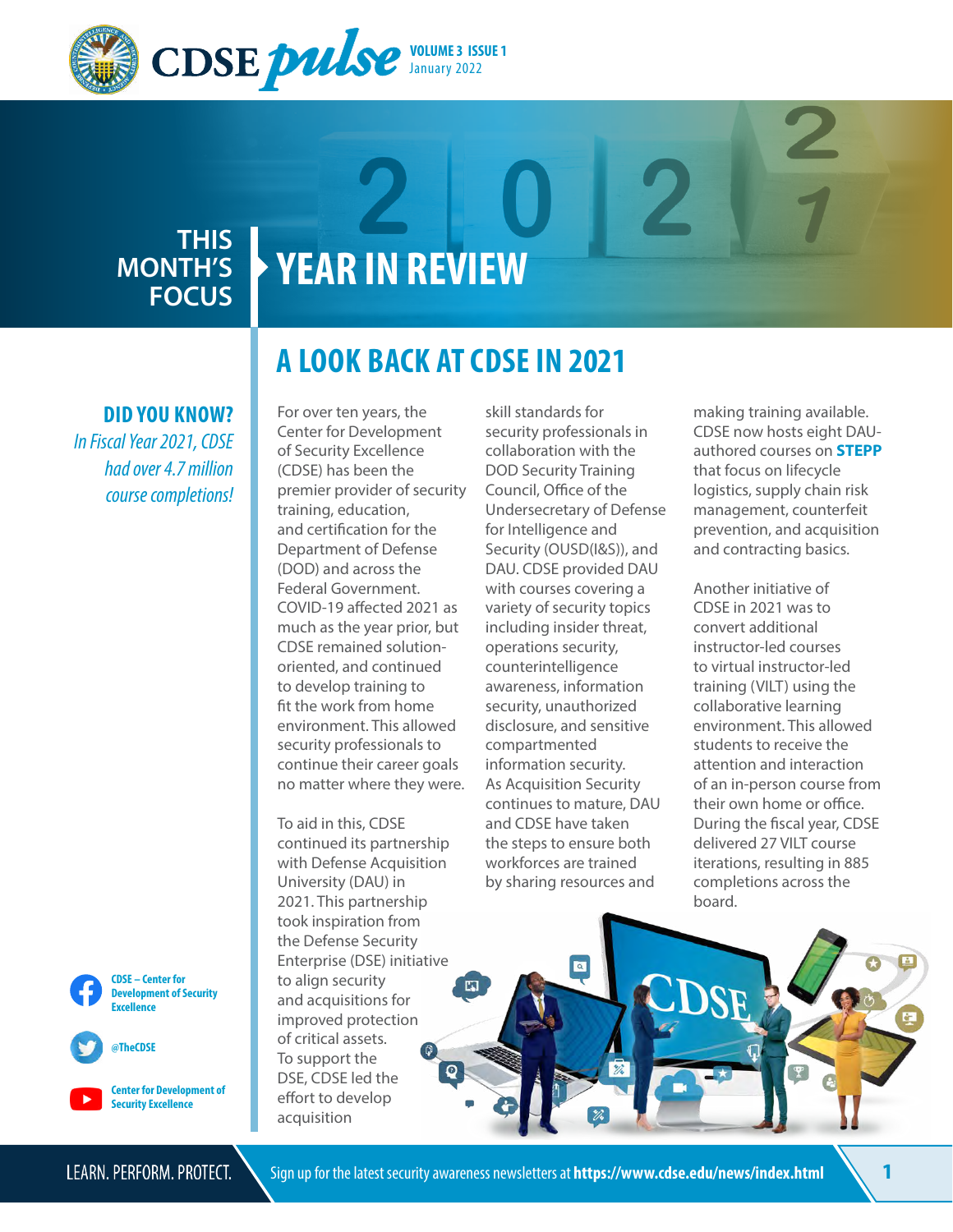

### **A LOOK BACK AT CDSE IN 2021 (CONT'D)**

### **AVAILABLE VILTS:**

- **SAP Mid-Level [Management Course](https://www.cdse.edu/Training/Virtual-Instructor-led-Courses/SA201/)**
- **Introduction to Special [Access Programs \(SAPs\)](https://www.cdse.edu/Training/Virtual-Instructor-led-Courses/SA101/)**
- **[Getting Started Seminar](https://www.cdse.edu/Training/Virtual-Instructor-led-Courses/IS121/)  for New Facility Security Officers (FSOs)**
- **[Fundamentals of National](https://www.cdse.edu/Training/Virtual-Instructor-led-Courses/PS101/)  Security Adjudications**
- **[DOD Security Specialist](https://www.cdse.edu/Training/Virtual-Instructor-led-Courses/GS101/)  Course**
- **Advanced National [Security Adjudications](https://www.cdse.edu/Training/Virtual-Instructor-led-Courses/PS301/)**

One of the continued advantages of CDSE course offerings, as previously mentioned, is that many can be used for college credits upon completion. This comes

from a collaboration with the **[American Council](https://www.acenet.edu/Pages/default.aspx)  on Education** (ACE), an organization that mobilizes the higher education community to shape efective public policy and foster innovative, high-quality practice. In 2021, ACE evaluated six of CDSE's education courses and two of its training courses. All six education courses received graduate-level credit recommendations and the two training courses received baccalaureate recommendations. Currently, CDSE has 32 total courses with college credit recommendations.

In an effort to keep personnel informed on policy and other updates in the security community, CDSE planned two Defense Counterintelligence and Security Agency (DCSA) hosted virtual DOD Security Conferences: the DOD Security Conference for Industry (DSCI) and the DOD Security Conference (DSC) for civilian and military personnel. The two-day DCSI conference included topics curated by representatives from across DCSA. The threeday DSC event included two keynote speakers and 10 sessions. Government security personnel from all over the U.S and overseas were able to participate in the event without the COVID related risk and cost of travel.

To ensure that information about these products, services, and events were getting in the right hands, CDSE was able to continue outreach eforts with the security community. We launched five additional Public Service Announcements, leveraged our publications quarterly,

monthly, weekly, and even developed industry-specifc outreach.

New variants to the COVID-19 virus slowed down the return to normalcy for many Americans, but some things remained constant. CDSE has, and will continue to ensure that security professionals receive their training, education, and certifcation, even during uncertain times. With the help of our affiliates and collaborators, CDSE will bring more training to the virtual environment without sacrificing the quality that security professionals expect.

## **CONTROLLED UNCLASSIFIED INFORMATION**

One of the biggest initiatives CDSE underwent this past year was tackling Controlled Unclassifed Information (CUI) training, since we were identifed in DODI 5200.48 as the mandatory CUI training provider for all DOD. CDSE worked closely with the Under Secretary of Defense for Intelligence and Security (USD(I&S)), and the DOD CUI Working

Group to implement this time sensitive, high priority project. In October of FY21, the DOD CUI course went live for approximately four million DOD Government employees and on-site Government contractors. Since this was also the largest delivery of a training course, CDSE had to update the delivery platform to a cloud-based environment. This ensured

access to more than 25,000 concurrent users in less than 2 months and was the frst time this level of access was accomplished by a DOD training facility. These efforts resulted in DOD components having multiple platforms for their workforce to complete the CUI training requirement. There were

over 1.7 million CUI course completions, a DOD training agency record. The CUI campaign was praised by USD(I&S) as an absolute success.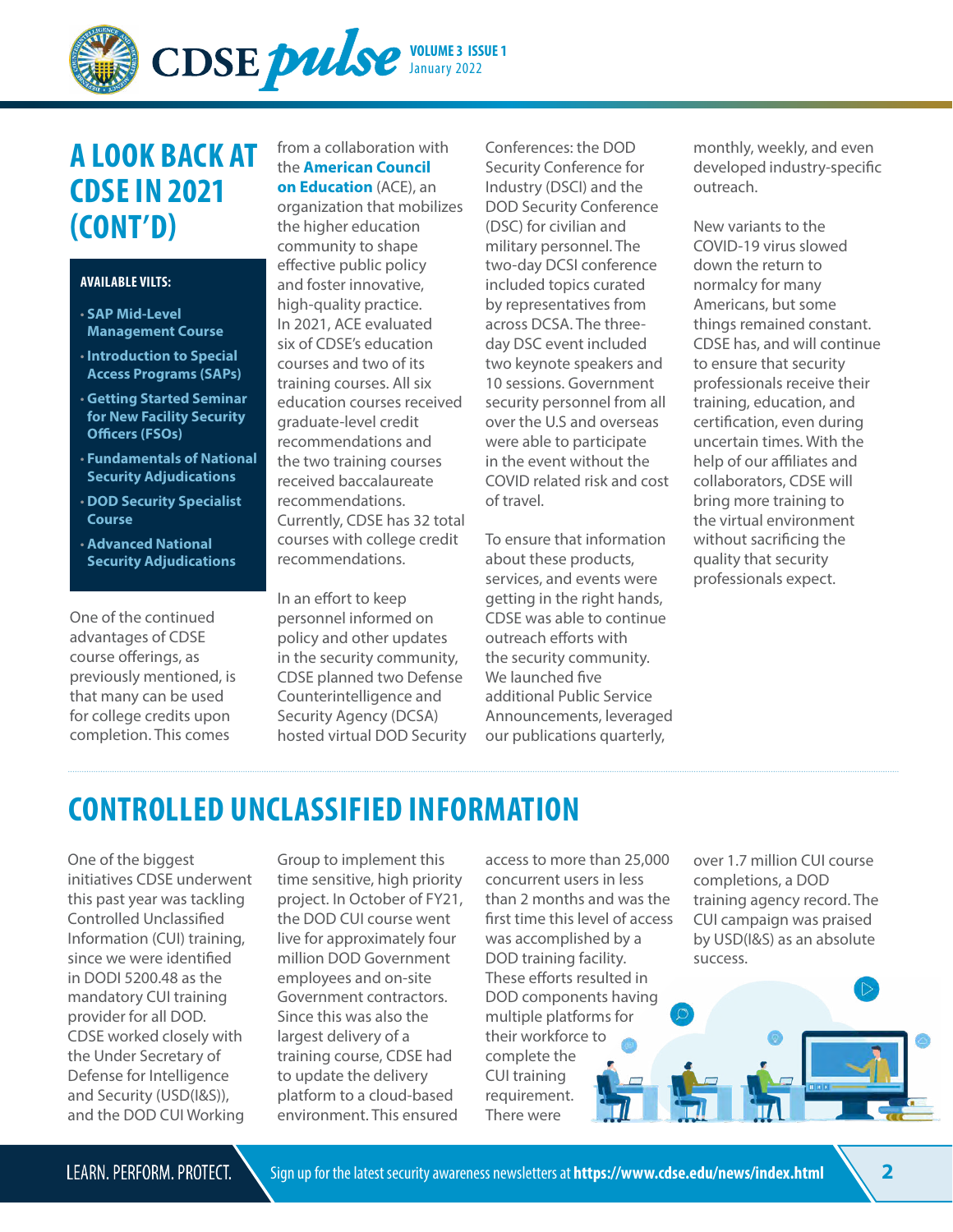

## **AWARD WINNING PRODUCTS AND SERVICES**

### **HORIZON AWARDS: OMNI AWARDS**

**TYPE OF AWARD CDSE PRODUCT** Bronze – **Websites** (Government) Insider Threat Awareness Month Website Silver – Silver –<br>Mobile Apps Insider Threat Sentry App Gold – Video (Instructional) Insider Threat Resilience Animation Video Gold - Government Silver – Government Silver – Silver –

Visit **[our website](https://www.cdse.edu/About-CDSE/Awards/)** to learn more about and to the see the complete listing of awards.

CDSE has won countless awards over the years, and 2021 was no exception. These awards show the quality of the products we provide to the security community.

| <b>TYPE OF AWARD</b>     | <b>CDSE PRODUCT</b>                                                                                  |
|--------------------------|------------------------------------------------------------------------------------------------------|
| Gold -<br>Government     | Unauthorized Disclosure (UD)<br>of Classified Information and<br>Controlled Unclassified Information |
| $Silver -$<br>Government | National Insider Threat Awareness<br>Month Website                                                   |
| $Silver -$<br>Government | Insider Threat Sentry Mobile App                                                                     |
| $Silver -$<br>Government | Insider Threat Resilience<br><b>Animation Video</b>                                                  |
| $Silver -$<br>Government | <b>DOD Mandatory Controlled</b><br>Unclassified Information<br>(CUI) Training                        |
| $Silver -$<br>Government | <b>Physical Security Virtual</b><br><b>Environment Assessment</b>                                    |

### **NCSC AWARD**

CDSE received the National Counterintelligence and Security Center (NCSC) Intelligence Community (IC) National Counterintelligence (CI) and Security Professional team and individual awards in the Education/ Training category. These NCSC awards recognize achievement in both the counterintelligence and security disciplines throughout the U.S. Government. They evaluate nominees based on

demonstrated innovation, creativity, and originality, integration and information sharing, and impact to the CI and security workforce. CDSE won the team award for providing expert training and awareness via hosting products that generated over 1,000,000 views while also releasing 44 new products to include the Insider Threat Sentry Application. CDSE also developed graduate-level instruction, supported Operation Warp Speed

(now the Countermeasures Acceleration Group), and hosted the Insider Threat Virtual Conference.

The CI Curriculum Manager won the individual award for proving to be an invaluable asset to the national counterintelligence and security workforce throughout 2020. His support to National Supply Chain Integrity month provided

a vital, virtual outlet for critical information during a global pandemic and delivered quality information and training on multiple counterintelligence topics, keeping the workforce prepared.

> m **Higgace Community** National **Counterintelligence Lone** urity Professional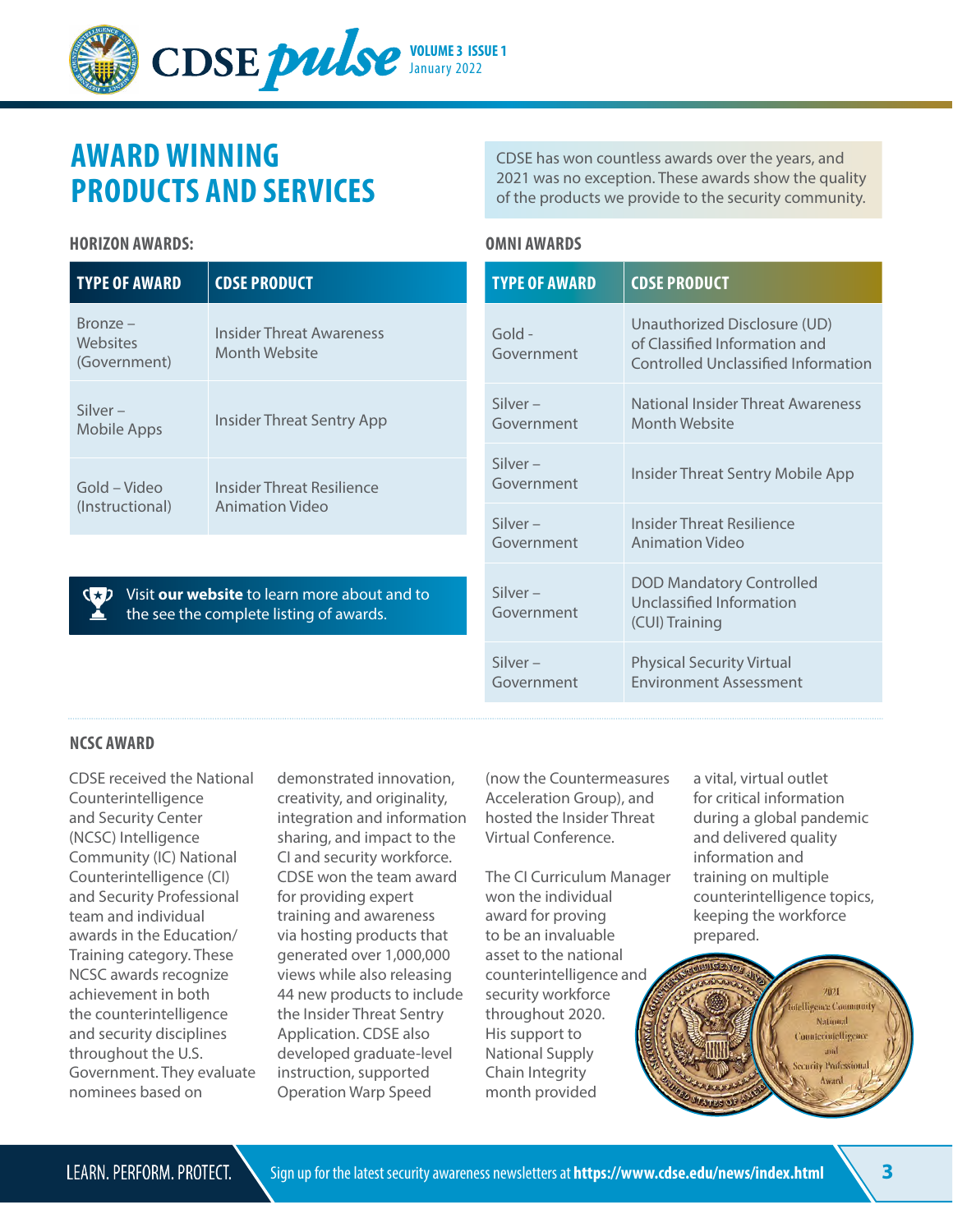

## *P* UPCOMING WEBINARS

CDSE has many live webinars coming up this year and we invite you all to participate:

**Mental Health and Your Security Clearance Eligibility**  Thursday, January 20 1:00 – 2:30 p.m. ET

**SPēD Certifcation Program Overview**  Friday, January 21 1:00 – 2:00 p.m. ET

Visit **[CDSE Webinars](https://www.cdse.edu/Training/Webinars-and-Conferences/)** to sign up for all three events and join the discussion!

**Classifcation of Information Released to the Public**  Wednesday, February 23 1:00 – 2:00 p.m. ET



## **UPDATED CYBERSECURITY COURSES NOW AVAILABLE**



Access CDSE's recently updated Cybersecurity **[courses](https://www.cdse.edu/Training/Cybersecurity/)**: Applying Assessment & Authorization (A&A) in the National Industrial Security Program (NISP) (CS250.16) and Introduction to the NISP RMF A&A Process (CS150.16).

The updates refect policy changes involving the National Institute of Standards and Technology document and changes to the DCSA Assessment and Authorization Process Manual.





## **2022 VIRTUAL DCSA SECURITY CONFERENCE FOR INDUSTRY**

There's still time to register 2022 Virtual DCSA Security Conference for Industry on February 16, 2022! This year's conference theme is "Inform & Transform: Enhancing the Security Landscape."The agenda will include updates on and changes to the Threat, Industrial Security, and Personnel Vetting programs, policies, and topics. The conference is open to cleared industry under the NISP.

Find out more and register at the following link: **[https://cdse.acms.com/dvsci2022/event/event\\_info.html](https://cdse-events.acms.com/content/connect/c1/7/en/events/event/shared/45679477/event_landing.html?sco-id=45659985&_charset_=utf-8)**